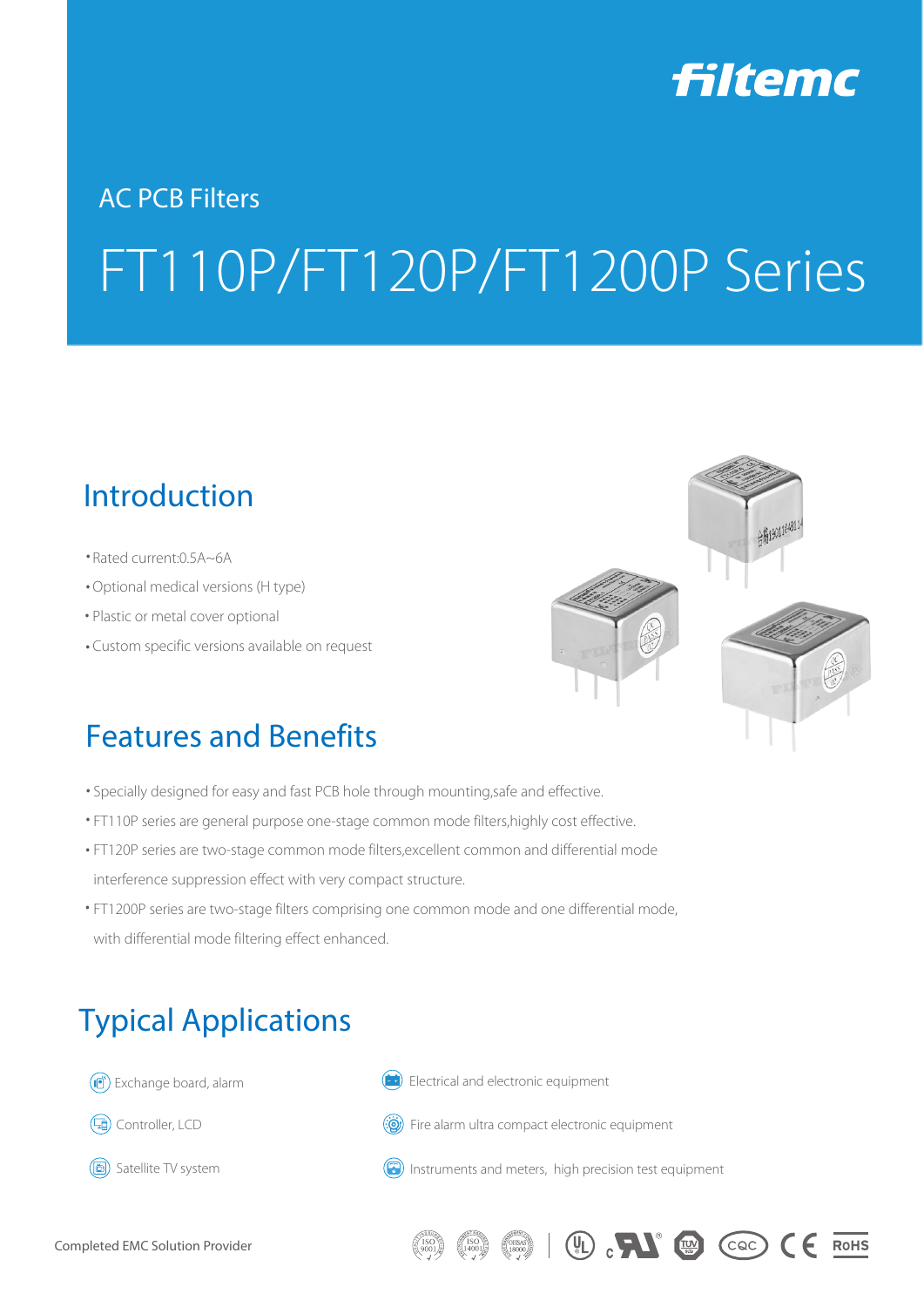## Electrical Schematics



### Technical Data

| Rated Voltage: VR               | 10/250VAC                                         |
|---------------------------------|---------------------------------------------------|
| Operating Frequency: FR         | 50/60Hz                                           |
| Rated Current: IR               | $0.5 - 6A@40^{\circ}\text{C}$                     |
| Test Voltage: Vtest             | 1500VDC, 3S(line-line); 1500VAC, 3S(line-ground)  |
| Climatic Category (IEC 60068-1) | 25/085/21(-25°C/+85°C Damp heat test for 21 days) |

### **Tabulates**

| Part No.   | Rated<br>Current[A] | Leakage<br>Current[mA]<br>250VAC/50Hz<br>@20°C | Terminals<br>$-P$ | Weight [g] |
|------------|---------------------|------------------------------------------------|-------------------|------------|
| FT110P-0.5 | 0.5                 | < 0.6                                          |                   | 35         |
| FT110P-1   |                     | < 0.6                                          |                   | 35         |

 $\binom{1}{3001}$ 

 $(150)$ 

 $\binom{6}{18000}$ 

 $\mathbb{R}^n$   $\mathbb{R}^n$   $\mathbb{C}$   $\mathbb{C}$   $\mathbb{C}$   $\mathbb{C}$   $\mathbb{R}$   $\mathbb{R}$   $\mathbb{R}$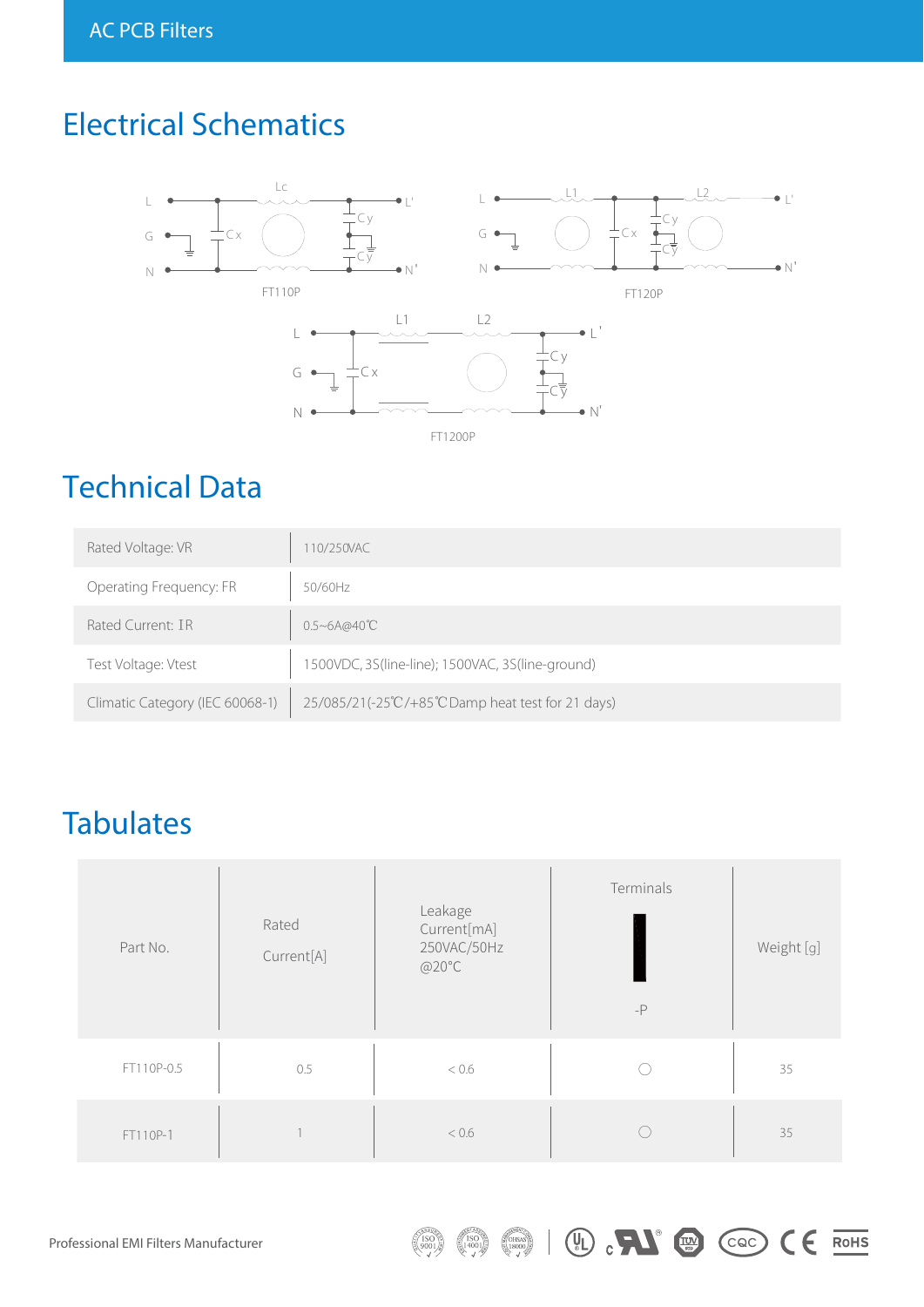| Part No.  | Rated<br>Current[A] | Leakage<br>Current[mA]<br>250VAC/50Hz<br>@20°C | Terminals<br>$\textnormal{-}\mathsf{P}$ | Weight [g] |
|-----------|---------------------|------------------------------------------------|-----------------------------------------|------------|
| FT110P-3  | $\mathsf 3$         | < 0.6                                          | $\bigcirc$                              | 35         |
| FT110P-6  | $\sqrt{6}$          | $< 0.6$                                        | $\bigcirc$                              | 35         |
| FT120P-1  | $\left  \right $    | < 0.6                                          | $\bigcirc$                              | $40\,$     |
| FT120P-3  | $\mathsf 3$         | $< 0.6$                                        | $\bigcirc$                              | 40         |
| FT120P-6  | $\sqrt{6}$          | < 0.6                                          | $\bigcirc$                              | 40         |
| FT1200P-1 | $\overline{1}$      | $< 0.6$                                        | $\bigcirc$                              | 60         |
| FT1200P-3 | $\mathsf 3$         | < 0.6                                          | $\bigcirc$                              | 60         |
| FT1200P-6 | $\sqrt{6}$          | < 0.6                                          | $\bigcirc$                              | 70         |

### Insertion Loss<sub>(dB)</sub>

Common Mode

L.

#### $\frac{1}{2} \left( \frac{1}{2} \right) \left( \frac{1}{2} \right) \left( \frac{1}{2} \right) \left( \frac{1}{2} \right) \left( \frac{1}{2} \right) \left( \frac{1}{2} \right) \left( \frac{1}{2} \right) \left( \frac{1}{2} \right) \left( \frac{1}{2} \right) \left( \frac{1}{2} \right) \left( \frac{1}{2} \right) \left( \frac{1}{2} \right) \left( \frac{1}{2} \right) \left( \frac{1}{2} \right) \left( \frac{1}{2} \right) \left( \frac{1}{2} \right) \left( \frac$ Differential Mode

Note: Insertion loss is tested with a system of empty load and 50 Ω-50Ω according to UL1283 Standard.The actual effect please follow the field data of real application.



 $\binom{0}{18000}$ 



 $\circledR$   $\bullet$   $\bullet$   $\circledR$   $\bullet$   $\bullet$   $\bullet$   $\bullet$   $\bullet$   $\bullet$   $\bullet$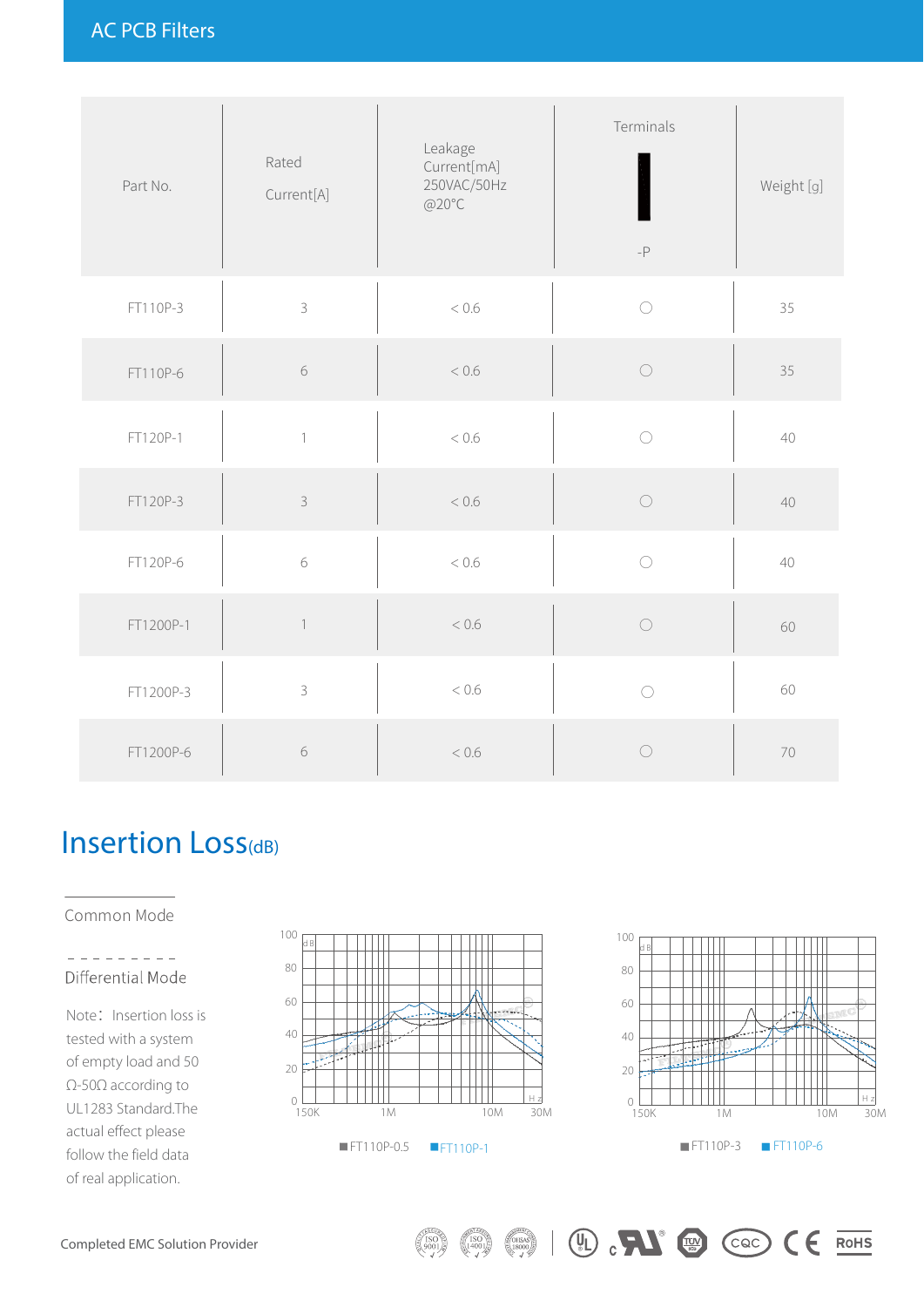

#### Outline Drawing and Dimensions(mm)



 $\binom{6}{18000}$ 

 $\circledR$   $\bullet$   $\circledR$   $\circledR$   $\circledR$   $\circledR$   $\circledR$   $\circledR$   $\circledR$   $\circledR$   $\circledR$   $\circledR$   $\circledR$   $\circledR$   $\circledR$   $\circledR$   $\circledR$   $\circledR$   $\circledR$   $\circledR$   $\circledR$   $\circledR$   $\circledR$   $\circledR$   $\circledR$   $\circledR$   $\circledR$   $\circledR$   $\circledR$   $\circledR$   $\circledR$   $\circledR$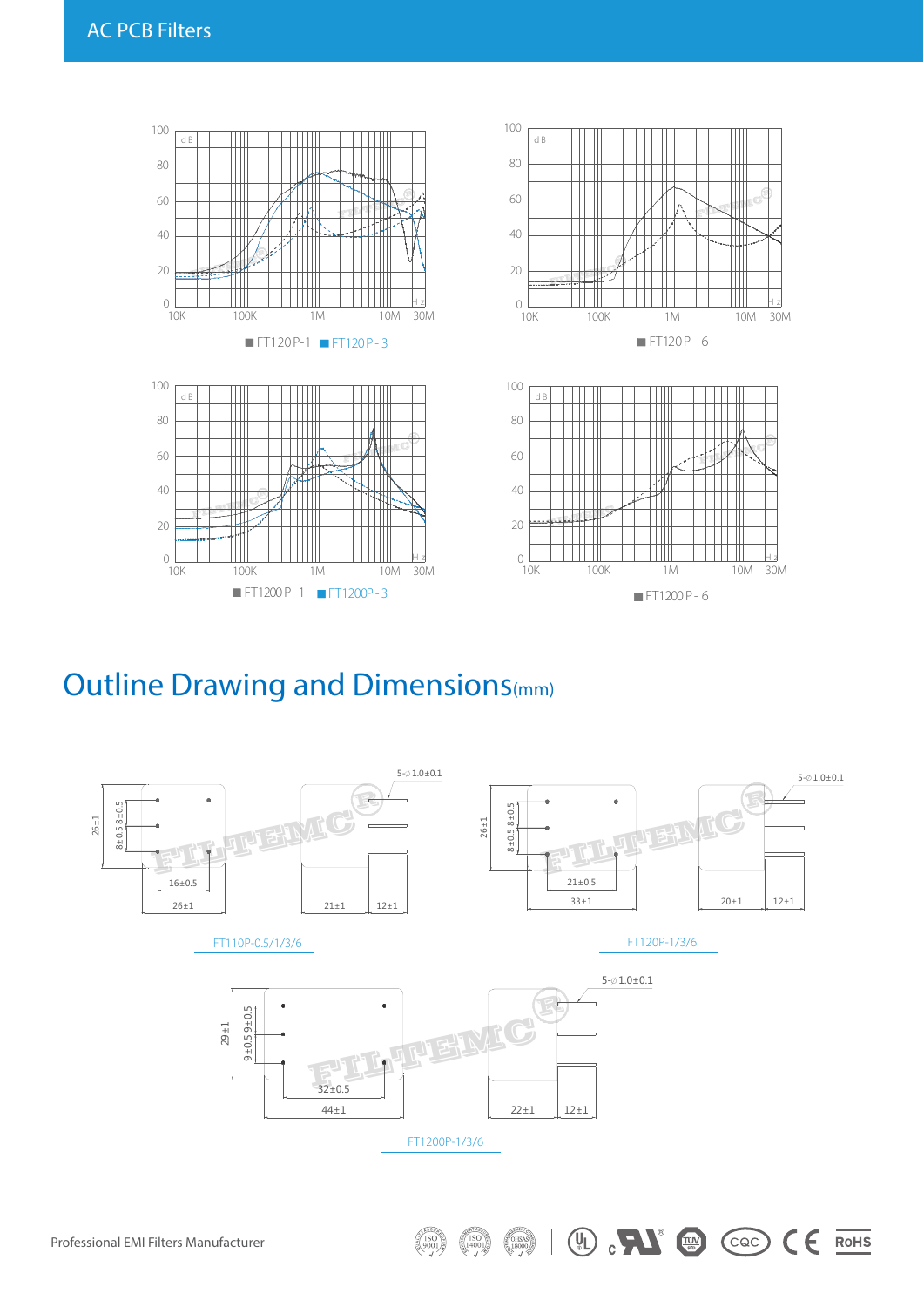#### Important Notes on EMI Filter Application

#### 1. Storage of EMI Filters:

EMI filters mustn't be left out in the heat of the sun or exposed to the rain, it should be stored in warehouse with good ventilation, surrounding temperature between -30 ℃ and +65 ℃, the highest relative air humidity lower than 90%, and no corrosive liquid or gas.

#### 2. Installation of EMI Filters:

• EMI filters should be installed at power input, and the line inside the chassis be as short as possible to reduce radiated interference.

• Both input and output lines of EMI filters neither be intersected nor be tied up by string.

• Make sure the mounting flange fully grounded, and keep the ground cable as short as possible if filters are connected to other equipment.

• If the terminal is stud, please use two spanners to fasten the screw nut when connecting to avoid stud rotating and thus causing changes to the internal circuit and consequently leading to filters arcing, short circuit, broken down or the filtering effect worsened. First use spanner1 to fix the screw nut near the metal case, then use spanner2 to tighten the screw nut in front( shown as Figure1), otherwise the terminals may be damaged. Apply the same for the connection of other phases.

• Keep the tools fastening the stud be vertical to the metal case of filter when installing terminal block filters ( shown as Figure2 ), must not tilt( shown as Figure3 ), otherwise the terminal blocks may be damaged.



(Figure1)





(Figure2) (Figure3)

 $\begin{pmatrix} 0 \\ 1 \end{pmatrix}$  ,  $\begin{pmatrix} 1 \\ 2 \end{pmatrix}$   $\begin{pmatrix} 0 \\ 0 \end{pmatrix}$  (cac)